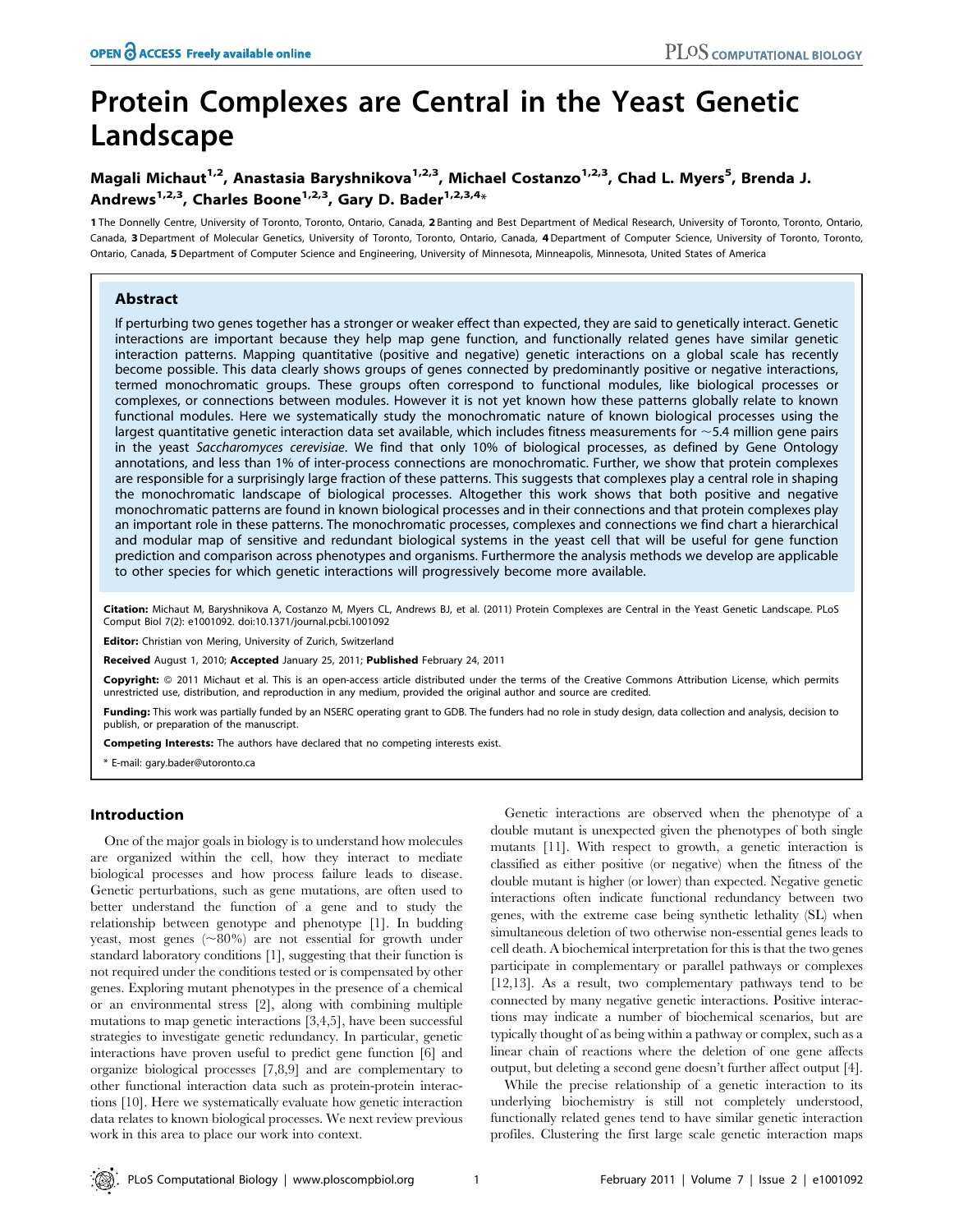#### Author Summary

Genetic interactions indicate functional dependencies between genes and are a powerful tool to predict gene function. Functionally related genes tend to have similar profiles of genetic interactions. Recently, global scale mapping of quantitative (positive and negative) genetic interactions has been performed. This data clearly shows groups of genes connected by predominantly positive or negative interactions, termed monochromatic groups. These groups often correspond to functional modules, such as biological processes or protein complexes, or connections between modules, but it is not yet known how these patterns globally relate to known functional modules. Here we systematically evaluate the monochromatic nature of known biological processes and their connections in the yeast Saccharomyces cerevisiae. We find that 10% of biological processes and less than 1% of interprocess connections are monochromatic. Further, we show that protein complexes are responsible for a surprisingly large fraction of these monochromatic groups. The monochromatic processes, complexes and connections we find chart a hierarchical and modular map of sensitive and redundant biological systems in the yeast cell that will be useful for gene function prediction and comparison across phenotypes and organisms.

composed of SL and synthetic sick interactions resulted in clear grouping of genes with correlated genetic interaction profiles [4,5,6,7]. These genes tend to be physically linked as part of the same biochemical pathway, multiprotein complex or physically interacting protein pairs. Genes with correlated profiles tend to encode physically interacting proteins and tend not to interact synthetically with each other [4,6]. This supports a model where parallel biochemical pathways are connected by a large number of SL interactions [14,15,16].

Extending the parallel pathway model, Kelley et al. defined biological modules as clusters of proteins enriched in genetic and physical interactions (''within-module'') connected only by SL genetic interactions (''between-module'') [17]. This approach was further explored by defining modules more generally as a connected graph in a protein interaction network [18] and considering pairs of modules connected by negative interactions [19]. Extending this idea to quantitative positive and negative genetic interactions, Bandyopadhyay et al. and others devised methods to learn protein complexes and their functional relationships [20,21]. These approaches aim to define functional modules (clusters of functionally related genes, such as pathways or complexes) using large-scale genetic interactions.

By predicting positive and negative interactions on a large scale from metabolic network simulations, Segre et al. discovered that biological modules are often connected by purely positive or negative genetic interactions, and described these as monochromatically pure connections [22]. Quantitative experimentally determined genetic interactions [4,7] have been interpreted using this concept and found to also contain monochromatic groups of genes, where all genes are connected to each other by predominantly positive or negative genetic interactions. Theoretically, we can consider four monochromatic patterns: monochromatic positive or negative interactions within groups of genes (''within module'') and monochromatic positive or negative connections between groups of genes (''between module''). Only some of these patterns have been related to the underlying biochemical system or systematically explored. Monochromatic positive within module patterns have been shown to correspond to

protein complexes or pathways [4,9,20,23,24]. Monochromatic negative within module patterns have been observed to represent complexes containing essential genes [20,25]. Also, complexes enriched in genetic interactions tend to be monochromatic positive or negative [25]. Monochromatic positive between module connections have not been related to a biochemical model, but have been observed to occur between functional modules in simulations [22] and between complexes [25]. Monochromatic negative between module connections have been observed in simulations [22] and are expected from the observation that SL interactions (negative) connect parallel pathways [9,14,15]. Overall, monochromatic patterns have been linked to various physical modules, however none have been systematically studied in terms of all known pathways and complexes.

Two approaches to systematically study monochromatic patterns are possible. We can either search for monochromatic patterns in the genetic interaction network and interpret the results in terms of known physical and functional modules (such as protein complexes or biological processes), or we can examine all known modules for monochromatic patterns. The former approach has been applied in a non-exhaustive fashion on focused genetic interaction data sets [26,27], but an exhaustive approach is computationally difficult, given the large size of recently published genetic interaction networks [7], and requires the development of new algorithms. The latter approach uses the knowledge we currently have about functional modules to study monochromatic patterns and this is what we adopt here.

We use current knowledge about biological processes from Gene Ontology annotation [28] combined with the most comprehensive quantitative genetic interaction data set currently available, which includes measurements for 5.4 million gene pairs in normal growth conditions and provides quantitative genetic interaction profiles for  $\sim$  75% of all genes in Saccharomyces cerevisiae [7]. We first assess the monochromatic nature of biological processes and their connections and find that only 10% of biological processes and less than 1% of inter-process connections are monochromatic. We next explore various features that may explain these monochromatic patterns and show that protein complexes are responsible for a surprisingly large fraction of them. Significantly more genetic interactions than expected are attributed to complexes and genes encoding protein complex members have more genetic interactions and are essential more often than expected. This work shows the importance of protein complexes in contributing to monochromatic patterns in quantitative genetic interaction networks and generates a hierarchical and modular map of sensitive and redundant biological systems in the yeast cell.

## Results

#### $\sim$ 10% of biological processes are monochromatic

To study the monochromatic nature of known biological processes, we used the most recent data set of quantitative genetic interactions, generated by Synthetic Genetic Array (SGA) analysis [7]. Known processes were defined by the Gene Ontology (GO) biological process (BP) classification system as annotated to yeast genes by the Saccharomyces Genome Database (SGD). GO annotations in yeast are the most complete for any organism and there is no other comparable database of biological processes for yeast. Processes can represent canonical pathways, like fatty acid biosynthesis, and also more general processes, like DNA repair. Each process is described by a standard name and a set of genes annotated to it. We considered all GO processes in yeast where member genes were connected by at least one SGA interaction  $(\sim1000$  processes).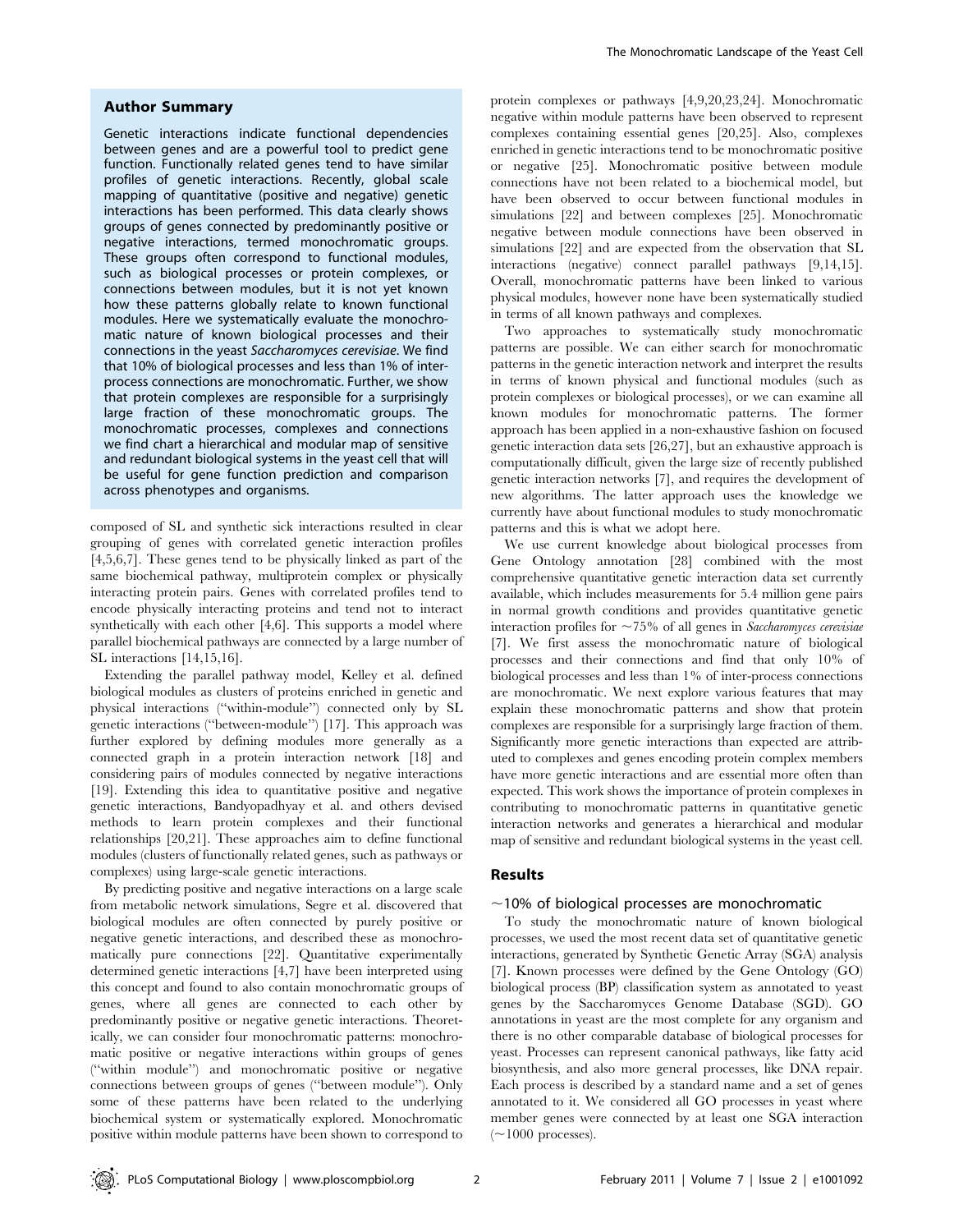We defined the monochromatic score as the relative ratio of positive to negative interactions occurring within a given process (set of genes). To assess how likely these scores are to occur by chance, we computed Z-scores using randomization that maintains the network topology (permutation of the gene names). We can then identify unexpected monochromatic patterns by their high Z-scores (Figure 1). Highly positive Z-scores characterize monochromatic positive processes and highly negative Z-scores characterize monochromatic negative processes (Methods).

Not all gene pairs are tested in the SGA data set, thus processes have variable genetic interaction coverage. Because monochromatic patterns are more confident for processes that have an increased coverage of genetic interactions, we selected high coverage processes based on the number of corresponding genes present and connected in the SGA genetic interaction network (Methods). For a given coverage level, we computed the ratio of monochromatic processes among all covered processes. We found that this ratio ranges from 7 to 9% (Table 1). Thus, just under 10% of SGA covered biological processes are monochromatic.

Choosing a coverage cut-off of 0.6 that reasonably traded higher coverage for a larger number of terms, we identified 50 monochromatic processes, including 5 positive and 45 negative (Dataset S1). Thus, even though positive interactions are often presumed to be acting within processes [4,9], there are actually more processes that are monochromatic negative.

Monochromatic processes are functionally diverse, but also biased. For instance, microautophagy and histone exchange are monochromatic positive whereas protein import and small GTPase mediated signal transduction are monochromatic negative (Figure 2). Globally, monochromatic processes are enriched in specific functions, including chromosome segregation/microtubule and protein degradation/proteasome (Figure 3). Further, positive monochromatic processes are generally much smaller  $\ll 140$ 



Figure 1. Monochromatic analysis overview. We evaluate the monochromatic nature of biological processes (Within) and of the connections between processes (Between). Circles represent processes and links between them represent the set of SGA genetic interactions that connect genes within the processes. The color represents the monochromatic nature of the processes and connections (green is monochromatic positive, red is monochromatic negative, grey is nonmonochromatic). We first define the processes and their connections and then evaluate their monochromatic nature. In the third step we remove various features, such as genes whose products are part of a complex and finally analyze the resulting change in monochromatic nature of the processes and connections. doi:10.1371/journal.pcbi.1001092.g001

Table 1. Monochromatic processes at various SGA coverage levels.

| Coverage | <b>Covered processes</b> | <b>Monochromatic</b><br>processes | Ratio (%) |  |  |
|----------|--------------------------|-----------------------------------|-----------|--|--|
| 0        | 1031                     | 68                                | 6.6       |  |  |
| 0.2      | 1019                     | 68                                | 6.7       |  |  |
| 0.4      | 833                      | 66                                | 7.9       |  |  |
| 0.6      | 566                      | 50                                | 8.8       |  |  |
| 0.8      | 99                       | 9                                 | 9.0       |  |  |
|          | 25                       | $\mathcal{P}$                     | 8.0       |  |  |

For each coverage cutoff, this table indicates the number of processes covered and how many of them are monochromatic with the ratio it represents. doi:10.1371/journal.pcbi.1001092.t001

genes) than negative ones  $(\sim 100$  genes) and are more specific in the GO hierarchy (Figure S1).

## Monochromatic connections between biological processes are rare

To investigate the monochromatic nature of connections between biological processes, we defined an inter-process connection as the set of genetic interactions linking genes annotated to two processes, excluding those annotated to both. The monochromatic nature of an inter-process connection was assessed by measuring enrichment for positive and/or negative interactions relative to the background distribution in the entire genetic interaction network (Methods). The resulting p-value was used as a score to select the most monochromatic connections.

The coverage of a connection was assessed by the number of genetic interactions tested in SGA compared to all possible interactions between the two processes. Using a range of coverage cut-offs, we found that only  $\sim 0.27\%$  of covered connections are monochromatic (Table 2). For instance, the pair of processes 'glycosylation' (49 genes) and 'tRNA modification' (51 genes) is connected by 44 positive genetic interactions and 29 negative interactions while we expect 20 positive and 36 negative interactions by chance. This connection is thus highly enriched in positive interactions. The process 'tRNA modification' is connected to 'cell wall organization' (191 genes) by 80 positive genetic interactions and 296 negative interactions while we expect 76 positive and 137 negative interactions by chance. This predominantly negative connection indicates that many genes from both processes buffer each other.

With a reasonable coverage cut-off of 0.6, we identified 1,387 monochromatic connections, including 614 positive (44%) and 773 negative connections (56%) (Dataset S2). Previous analyses suggested that positive interactions often occur between genes acting together in the same pathway or complex [4,9] and negative genetic interactions tend to occur between genes implicated in redundant processes [9], thus we expect connections to be monochromatic negative. However, we observe an even distribution of negative to positive connections showing that between process connections are not predominantly negative. In addition, our results show that connections between GO-defined processes are rarely monochromatic.

## Protein complexes explain most monochromatic processes

We noticed that the monochromatic processes identified above often contain protein complexes or parts of complexes. In fact, all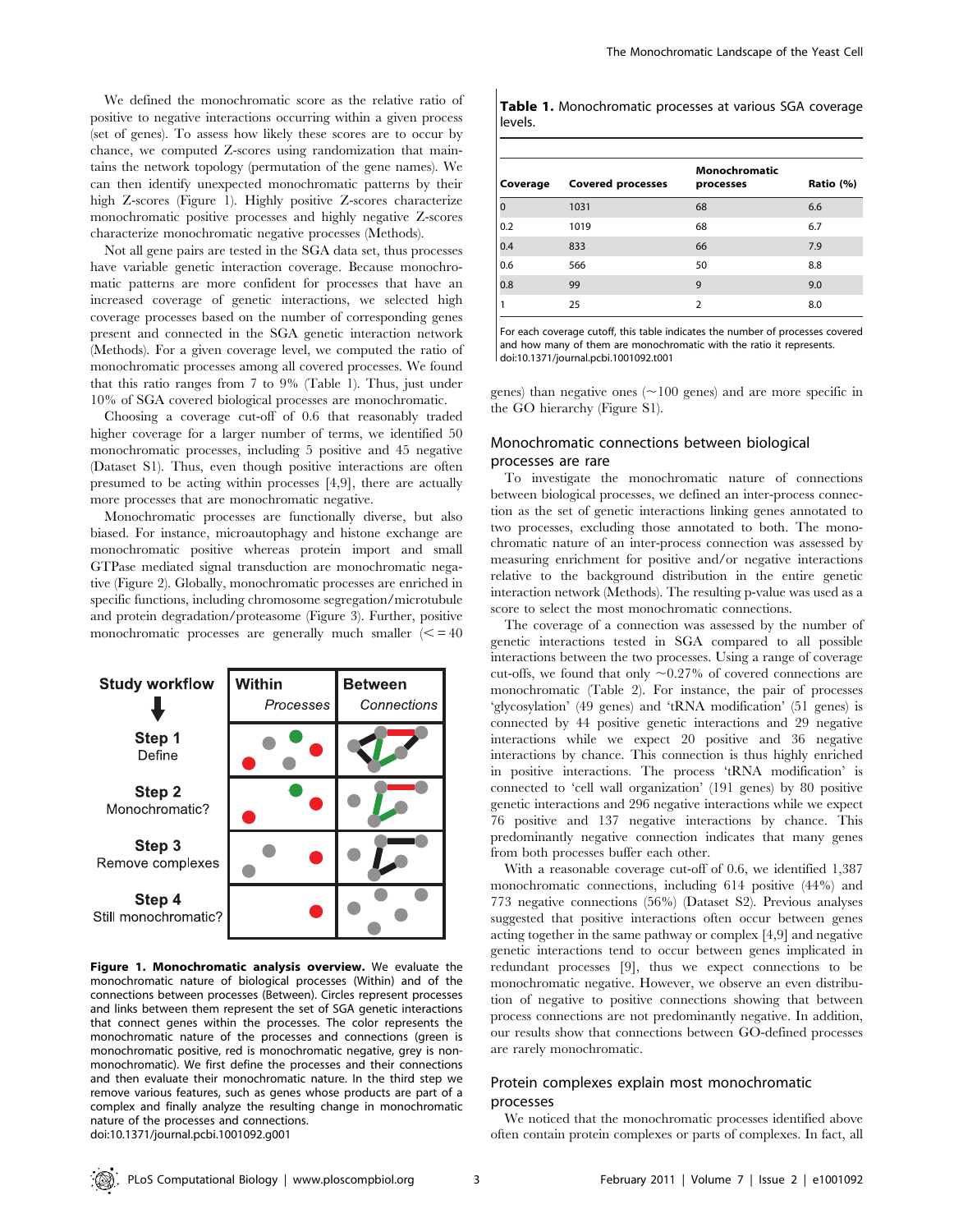

Small GTPase mediated signal transduction

Protein import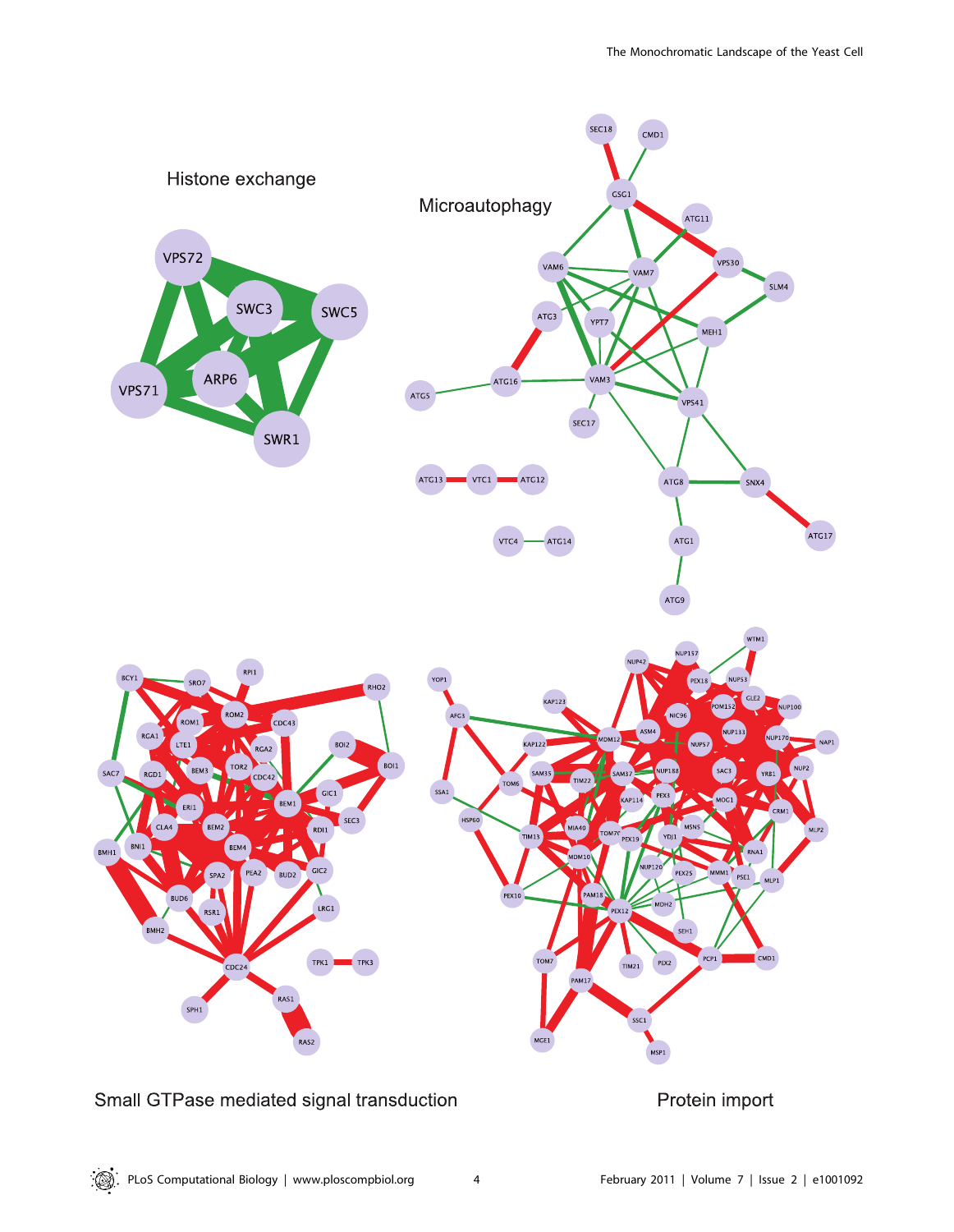Figure 2. Examples of monochromatic biological processes. Circles represent genes and are labeled by the common gene name. Edges represent SGA genetic interactions between the genes. The color indicates the sign of the SGA score (green is positive, red is negative) and the width of the edge is proportional to the absolute value of the SGA score (epsilon) (the thicker the edge, the stronger the interaction). Biological processes are represented as four different networks labeled by the process name: 'microautophagy' and 'histone exchange' are monochromatic green, whereas 'protein import' and 'small GTPase mediated signal transduction' are monochromatic red. The networks were produced using Cytoscape [43].

doi:10.1371/journal.pcbi.1001092.g002

monochromatic processes but six contain at least one gene encoding a member of a complex. Since complexes enriched in genetic interactions tend to be monochromatic [25], we evaluated the contribution of all protein complexes to the monochromatic patterns we observed. To do this, we removed genes or

interactions corresponding to protein complexes from the SGA genetic interaction data set and repeated our monochromatic analysis described above. When we removed all genes encoding proteins that are part of a complex, most (82%) of the monochromatic processes identified above were no longer



normalized by the background distribution for all processes. For example, 35 processes among all 2,501 yeast processes are in the category 'protein degradation/proteasome' in the background distribution whereas 3 among the 50 monochromatic processes are in that category, resulting in an enrichment ratio of 3/50 \* 2501/35 = 4.3. doi:10.1371/journal.pcbi.1001092.g003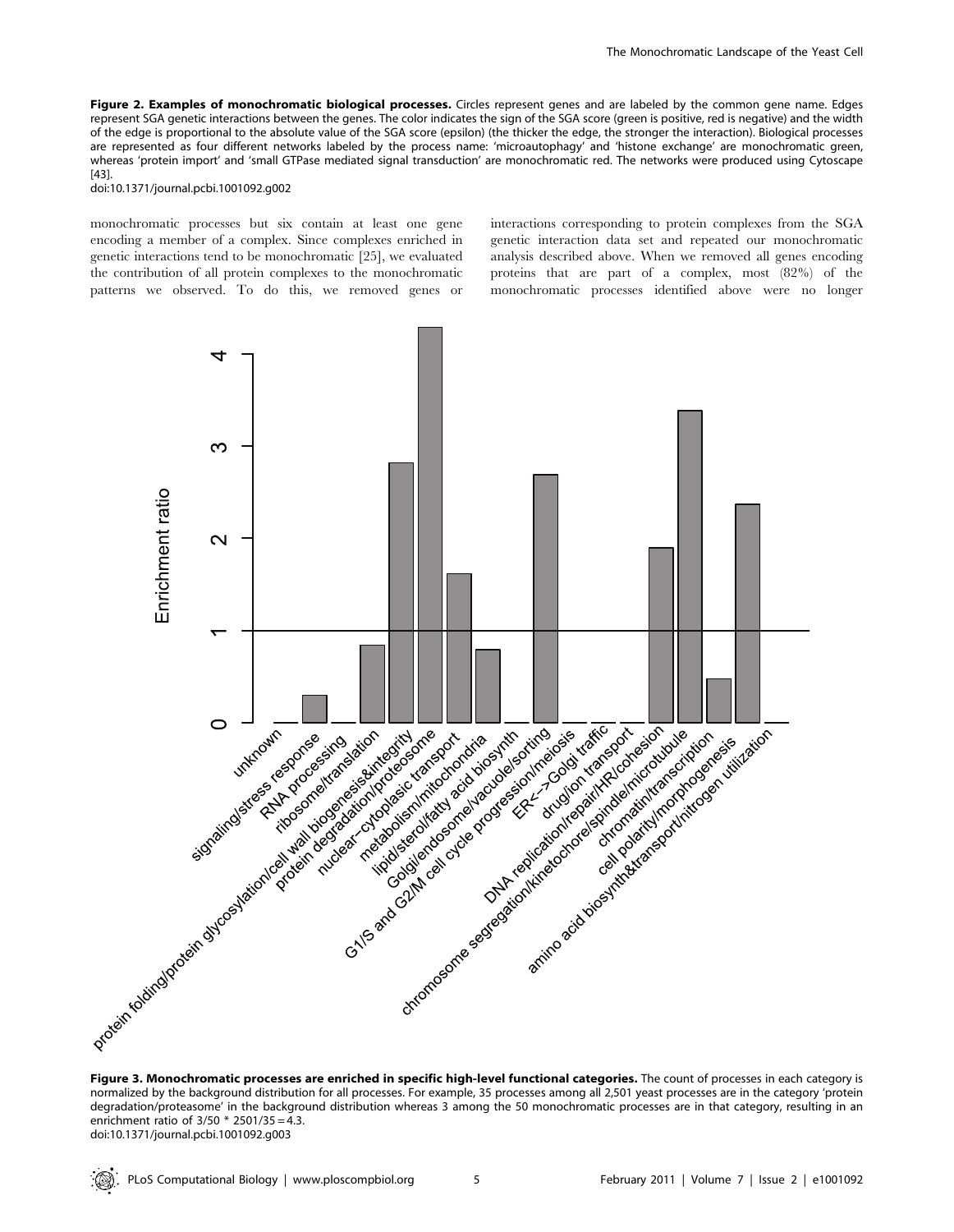Table 2. Monochromatic connections at various SGA coverage levels.

| Coverage | Covered<br>connections | <b>Monochromatic</b><br>connections | Ratio (%) |
|----------|------------------------|-------------------------------------|-----------|
|          | 525727                 | 1394                                | 0.27      |
| 0.2      | 525710                 | 1394                                | 0.27      |
| 0.4      | 525380                 | 1394                                | 0.27      |
| 0.6      | 511671                 | 1386                                | 0.27      |
| 0.8      | 240680                 | 609                                 | 0.25      |

For each coverage cutoff, this table indicates the number of connections

covered and how many of them are monochromatic with the ratio it represents. doi:10.1371/journal.pcbi.1001092.t002

monochromatic (Figure 4). Interestingly, a few new processes became monochromatic after this, but these were either small processes with positive interactions or very large processes with negative interactions (Figure S1). When we removed interactions occurring within complexes, a smaller number (28%) of the monochromatic processes were explained. These results hold for various coverage cut-offs (Table 1 in Text S1). As a control, we showed that removing the same number of random genes encoding proteins not in any complex did not have the same effect (Kolmogorov-Smirnov (KS) test p $\leq 4 \ 10^{-4}$ , Figure S2). We confirmed our results using another curated set of yeast protein complexes that combines predictions from high-throughput and literature data to form a consensus set [29] (called Consensus). This data set includes existing complexes defined previously by Pu et al. and Hart et al. [30,31]. Again most monochromatic processes (90%) were explained by genes encoding proteins in complexes (Figure S3) and this result holds for various coverage cut-offs (Table 3 in Text S1). This indicates that genes whose products are part of a complex are the main contributors to the monochromatic genetic interaction patterns we see in GO biological processes.

We also considered three other features that may contribute to our monochromatic patterns: essential genes, low single mutant fitness genes and duplicate genes. Essential genes (tested as hypomorphic or conditional alleles in genetic screens) are known to have many negative interactions [7], genes which have a strong effect on yeast fitness, as measured by growth rate when deleted (i.e. a low single mutant fitness) similarly tend to show many negative interactions [7], and duplicate genes often buffer each other and thus are typically connected by a strong negative interaction [32]. We removed each of these gene sets in turn and evaluated the effect on our observed monochromatic patterns. All these features partly explain the monochromatic patterns previously identified but not as much as the genes encoding proteins in complex (Figure S3). In addition, these features are highly overlapping with the set of genes encoding proteins in complexes (Figure S4). For example, 60% of essential genes are in a complex. Thus, we presume that the effect of these features on monochromatic processes is minor and mainly due to their correlation with protein complexes.

## Protein complexes explain most monochromatic connections

To measure to what extent the features presented above explain the monochromatic nature of connections, we adopted the same strategy of removing each feature in turn and analyzing the resulting change in number of monochromatic connections. Again, genes encoding proteins in complexes explained most monochromatic connections (98%) whereas the other features only partly explained the monochromatic connections (Figure 4, Figure S3). This result holds for various coverage cut-offs (Table 2 in Text S1) and was confirmed using *Consensus*, the alternative set of protein complexes (Figure S3, Table 4 in Text S1). Removing the same number of random genes not in a complex did not have the same effect on the monochromatic pattern (KS  $p = 0$ , Figure S2). An example of a monochromatic connection explained is the positive connection between the 'mitotic sister chromatid cohe-



Figure 4. Protein complexes explain most monochromatic processes and connections. A) Some monochromatic processes are no longer monochromatic when we remove the interactions occurring within complexes. Most monochromatic processes are no longer monochromatic when we remove the genes encoding proteins in complex. B) Half of the monochromatic connections are no longer monochromatic when we remove the interactions occurring within complexes. Most monochromatic connections are no longer monochromatic when we remove the genes encoding proteins in complex.

doi:10.1371/journal.pcbi.1001092.g004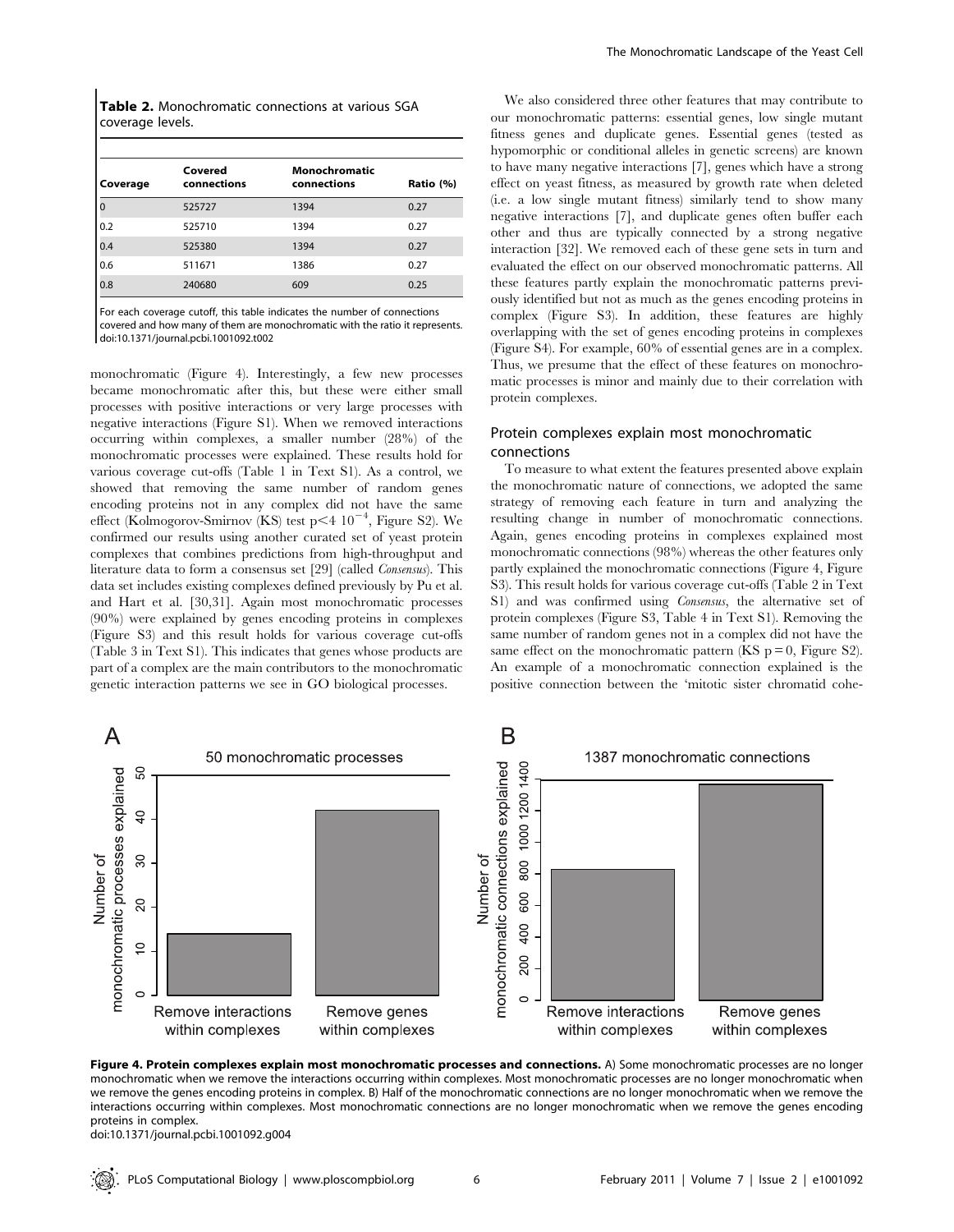sion' and the 'regulation of glucose metabolic process' processes (Figure S5). This monochromatic positive connection is mainly due to positive genetic interactions between genes encoding proteins from the 'GID complex' and the 'AMP-activated protein kinase complex' on one side, and the 'replication fork protection complex' and the 'Ctf18 RFC-like complex' on the other side. When we removed the genes encoding proteins in a complex, these processes were no longer connected by a monochromatic positive connection. These results suggest that genes encoding proteins in a complex play a key role in the monochromatic connections between yeast GO biological processes.

## 30% more SGA interactions than expected are attributed to complexes

Since protein complexes are important in explaining monochromatic GO processes in the genetic interaction network, we examined their contribution at the genetic interaction level. We defined a genetic interaction as involving a complex if at least one gene in the interaction encodes a protein that is part of a complex. It is expected that 49% (93,383) of all observed SGA interactions (189,996) involve a protein complex gene since 49% (2,801,630) of all tested gene pairs involve a protein complex gene. Surprisingly, we found that 63% (119,871) of the observed SGA genetic interactions involve complexes, or 28% more than expected. This significant bias (Fisher  $p<10^{-5}$ ) is present globally and for both negative and positive interactions (Table 3). Since some genes might be noisy and cause a false signal by virtue of having an extreme number of interactions, we repeated the analysis with progressively more stringent sets of genetic interactions, defined by the SGA score [25]. At each increased stringency level, we found the result to be stronger and more significant (Table 3 in Text S1). In addition, the global degree distribution confirms that genes encoding proteins in complexes are more likely to have more interacting partners than genes encoding proteins not in any complex (KS p<2  $10^{-4}$ ). Finally, to check the robustness of our results to our definition of complexes, we confirmed them using the Consensus data set used above [29] (Methods, Table 10 in Text S1). These results indicate that genes encoding proteins in complexes are more likely to genetically interact than genes encoding proteins not in any complex.

As previously noted, most monochromatic negative complexes contain essential genes [20,25]. More generally, we found that essential genes are highly enriched within complexes, 225% more than expected (Fisher  $p = 0$ )(Table 4 in Text S1) and this result also holds when considering only genes present in the genetic interaction network (Fisher  $p<10^{-60}$ , Table 5 in Text S1). Furthermore, the number of essential genes per complex has a broad distribution (Figure S6): many complexes are composed of all essential genes, and a high proportion (57%) of protein complexes are essential (contain at least one essential gene). This

Table 3. Number of interactions involving complexes.

| Obs/Exp  | Complex (CI) | Non complex (NCI) | P-value                            |  |
|----------|--------------|-------------------|------------------------------------|--|
| All      | 1.28         | 0.73              | $<$ 10 <sup>-16</sup>              |  |
| Positive | 1.31         | 0.70              | $<$ 10 <sup><math>-16</math></sup> |  |
| Negative | 1.27         | 0.74              | $<$ 10 <sup><math>-16</math></sup> |  |

For all (positive, negative) interactions, the p-value is computed by a Fisher's Exact test between the expected and observed number of interactions involving complexes (CI) or not (NCI). doi:10.1371/journal.pcbi.1001092.t003

bias was also present in the Consensus data set (Tables 6–9 in Text S1). This result may be related to the increased number of genetic interactions involving protein complexes observed above, as essential genes are known to have more genetic interactions than non-essential genes [7]. This observation may be influenced by experimental preference for studying essential genes, but this can't fully explain the results, as many high-throughput methods have been used to defined yeast complexes [29]. Altogether, the above results show that protein complexes play an important role in the monochromatic genetic landscape of biological processes and more generally in yeast growth.

#### **Discussion**

Monochromatic patterns have been used to identify biological processes and other functional modules [22,26,27]. In this work, we ask to which extent known processes show these monochromatic patterns. To answer this question, we systematically studied the monochromatic landscape in yeast using known biological processes as defined by GO annotation and a large network of genetic interactions. We found that approximately 10% of GOdefined biological processes that are sufficiently covered by genetic interactions are monochromatic and less than 1% of all pairs of processes interact monochromatically. We observe that monochromatic processes tend to be predominantly negative whereas between process connections are evenly distributed between positive and negative.

Interestingly, we found that protein complexes explain most of the monochromatic signal present in GO processes and are disproportionately important for yeast growth (are involved in more genetic interactions and contain more essential genes compared to non-complex genes). We hypothesize that protein complexes are more sensitive to perturbation and more difficult to buffer, either because it is more difficult to duplicate the functionality of an entire complex or that complexes participate in more processes compared to individual proteins (Figure S7). Previous work observed that protein complexes are often monochromatic [7,20] but we show for the first time that the monochromatic patterns identified within and between biological processes are mainly driven by protein complexes.

We chose GO as the representation of known biological processes since it is the most comprehensive resource available. KEGG and SGD YeastCyc also make available pathway information, but these are limited mostly to metabolic pathways and do not cover as many genes as GO, making a general analysis difficult. In addition, GO organizes processes hierarchically, which clarifies the relationships between processes and sub-processes. However, this makes processes highly overlapping. The number of monochromatic processes depends on this overlap. To assess the effect of overlap, we applied our method on the reduced ontology GO Slim, which contains fewer and less overlapping terms compared to the full GO. We identified 11 monochromatic processes among 26 covered processes (Dataset S3, Dataset S4). Similarly to the full GO analysis, most  $(73%)$  of the monochromatic processes are no longer monochromatic when removing genes encoding proteins complex members (Figure S8). In addition we applied the analysis to the MIPS Comprehensive Yeast Genome Database (CYGD) Functional Category (FunCat), an alternative classification of biological processes [33]. This classification is hierarchical but, unlike GO, every category has only one root category. Since genes can be annotated to several categories, there is some overlap between categories, but to a lesser extent compared to GO. We found that 8% of the covered processes were monochromatic (similar to GO)(Dataset S5,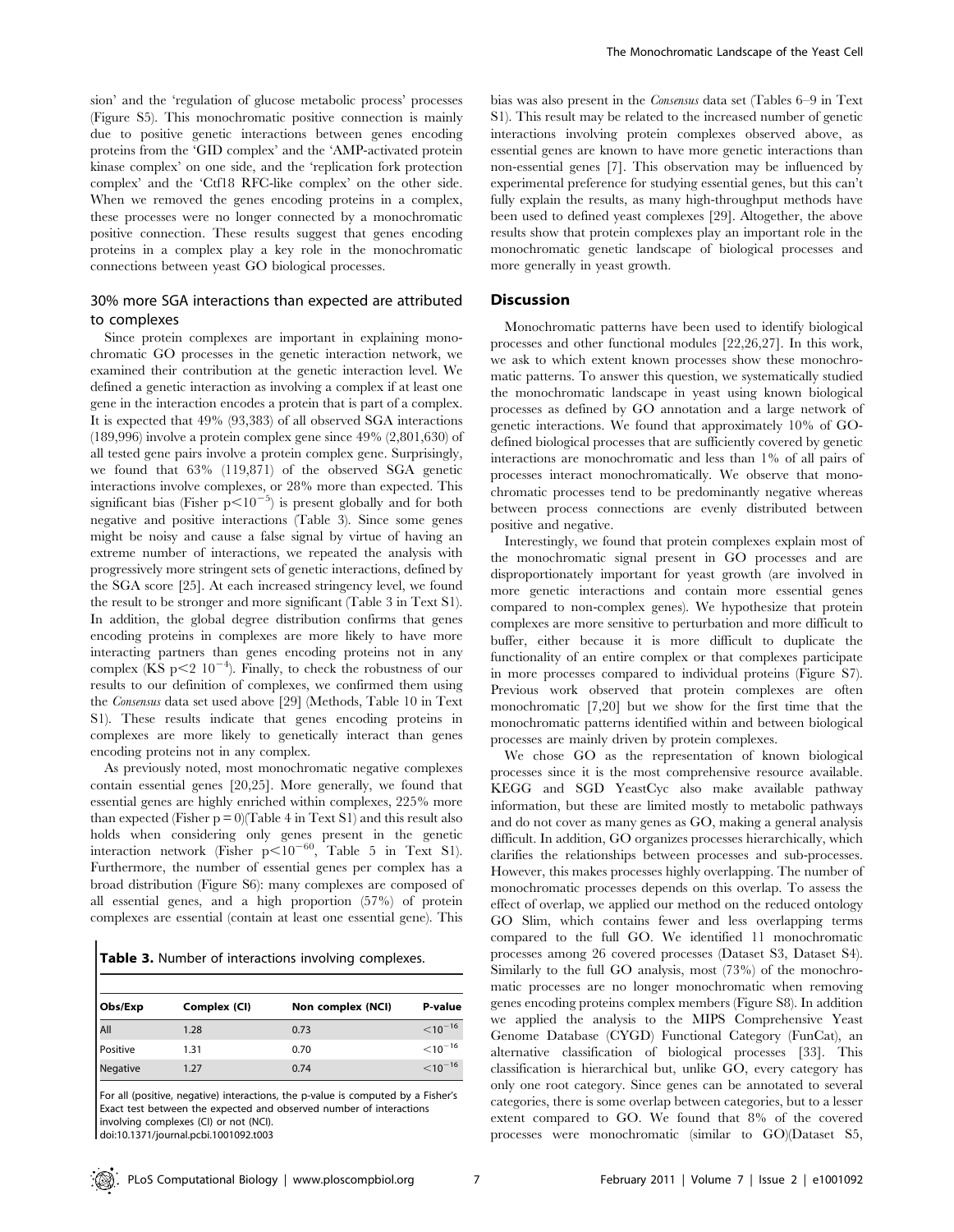Dataset S6) and protein complexes explained most (78%) of them (Figure S8). This confirms that protein complexes play an important role in the monochromatic nature of biological processes, even when considering less overlapping process definitions.

While we used the most comprehensive data for genetic interactions and process annotations available, much data is still missing which can impact our results. Some processes may appear monochromatic because not all interactions are known, or some processes may not be considered because they are lacking interactions. To account for the lack of completeness of the genetic interaction network, we only considered highly covered processes. The results are presented for a reasonable level of coverage and confirmed with multiple coverage thresholds. Also, monochromatic processes likely exist that contain genes that are not covered by our best efforts to collect the most comprehensive annotation available (GO, FunCat, KEGG, YeastCyc). As annotation improves, we expect the monochromatic map to expand. Also, complementary unsupervised approaches, such as clustering or motif detection, can be used to find monochromatic patterns that we miss. It will be interesting to see how many monochromatic modules found by these methods are not currently captured in GO.

The monochromatic processes, complexes and connections we find chart a hierarchical and modular map of sensitive and redundant biological systems in the yeast cell (Dataset S1, Dataset S2, Figure S9). Our results indicate that the genetic interaction network is enriched in interactions involving protein complexes, monochromatic connections between processes are rare and protein complexes play an important role in defining monochromatic patterns within and between processes. These results are illustrated on the example map presented in Figure S9.

Our map holds for genetic interactions measured in standard laboratory growth conditions. It will be interesting to compare it with other maps constructed based on genetic interactions defined using phenotypic readouts other than yeast growth or not in standard laboratory conditions [34,35] and from other species for which genetic interactions will progressively become more available, such as Caenorhabditis elegans [36,37], Drosophila melanogaster [38] or mammalian cells.

## Methods

#### Genetic interaction network

The genetic interaction data are from the most recent and comprehensive study in yeast obtained by the Synthetic Genetic Array technique (SGA) in normal growth conditions [7]. This data set consists of 191,890 pair-wise interactions between 4,415 genes derived from 1,712 full genome screens. Each interaction is characterized by the epsilon score, a quantitative genetic interaction measure, and a p-value, indicating confidence. This score can be positive or negative, indicating a positive or a negative interaction. When different measurements are available for a single gene (i.e. from several screened alleles of essential genes), we merge all interactions (this occurs for 35 genes). If two screens give opposite scores, we remove both. If two screens give scores of the same sign, we keep the one with the best p-value. The resulting network contains 166,401 pair-wise interactions among 4,415 genes.

#### Biological processes

We downloaded the annotation of the yeast genome provided by SGD [39] on September 7th, 2009. For the Biological Process ontology, all genes annotated to one specific GO term are uppropagated to all parents of that GO term. We don't consider nonmanually reviewed annotations (IEA evidence code). We only consider GO terms with more than one observed interaction between its genes and with less than 200 genes in the genetic interaction matrix, otherwise the random networks are not different enough to assess the statistical significance of the monochromatic scores. We are left with a set of 1,031 processes in yeast with genetic interactions in SGA. In addition, we downloaded the functional categories from FunCat [33] and filtered out those not referring to biological processes (16: protein with binding function or cofactor requirement; 70: subcellular localization; 73: cell type localization; 75: tissue localization; 77: organ localization, 18: regulation of metabolism and protein function; 98: classification not yet clear-cut; 99: unclassified proteins).

## Assessing the coverage of a biological process (i.e. a GO term)

For a given GO term, its genes can be present in the genetic interaction network or not. If present, they contribute to the monochromatic nature only if they are connected by an SGA interaction within the GO term. We assess the coverage of the GO term by the minimum value of the two following ratios: (i) the number of genes in the GO term and in the SGA genetic interaction network over the total number of genes in the GO term; (ii) the number of connected genes in the GO term over the total number of genes in the GO term and in the genetic interaction network.

## Assessing the monochromatic level of biological process (e.g. a GO term)

We define the monochromatic score of a GO term as the relative ratio of positive to negative interactions observed between the genes in that GO term (equation 1).

$$
S(t) = \frac{\sum_{i \in I} score(i)}{\sum_{i \in I} |score(i)|}
$$
 (1)

where I is the set of interactions occurring between two genes from the GO term t. This score ranges from  $-1$ , meaning fully monochromatic negative, to +1, meaning fully monochromatic positive.

We then generate random networks by shuffling the labels of the original genetic interaction network, which preserves the network topology. For each GO term, we compute a series of monochromatic scores obtained with the random genetic interaction networks and use this distribution of scores to compute a Z-score (equation 2).

$$
Z = \frac{S - \mu}{\sigma} \tag{2}
$$

where  $S$  is the monochromatic score to be standardized,  $\mu$  is the mean of the random scores and  $\sigma$  the standard deviation of the random scores. GO terms with a Z-score larger than 1.6 in absolute value are selected as monochromatic.

## Assessing the monochromatic level of a connection between two GO terms

A connection between two GO terms is formed by all interactions between one gene belonging to one GO term and another gene belonging to the other GO term. Genes belonging to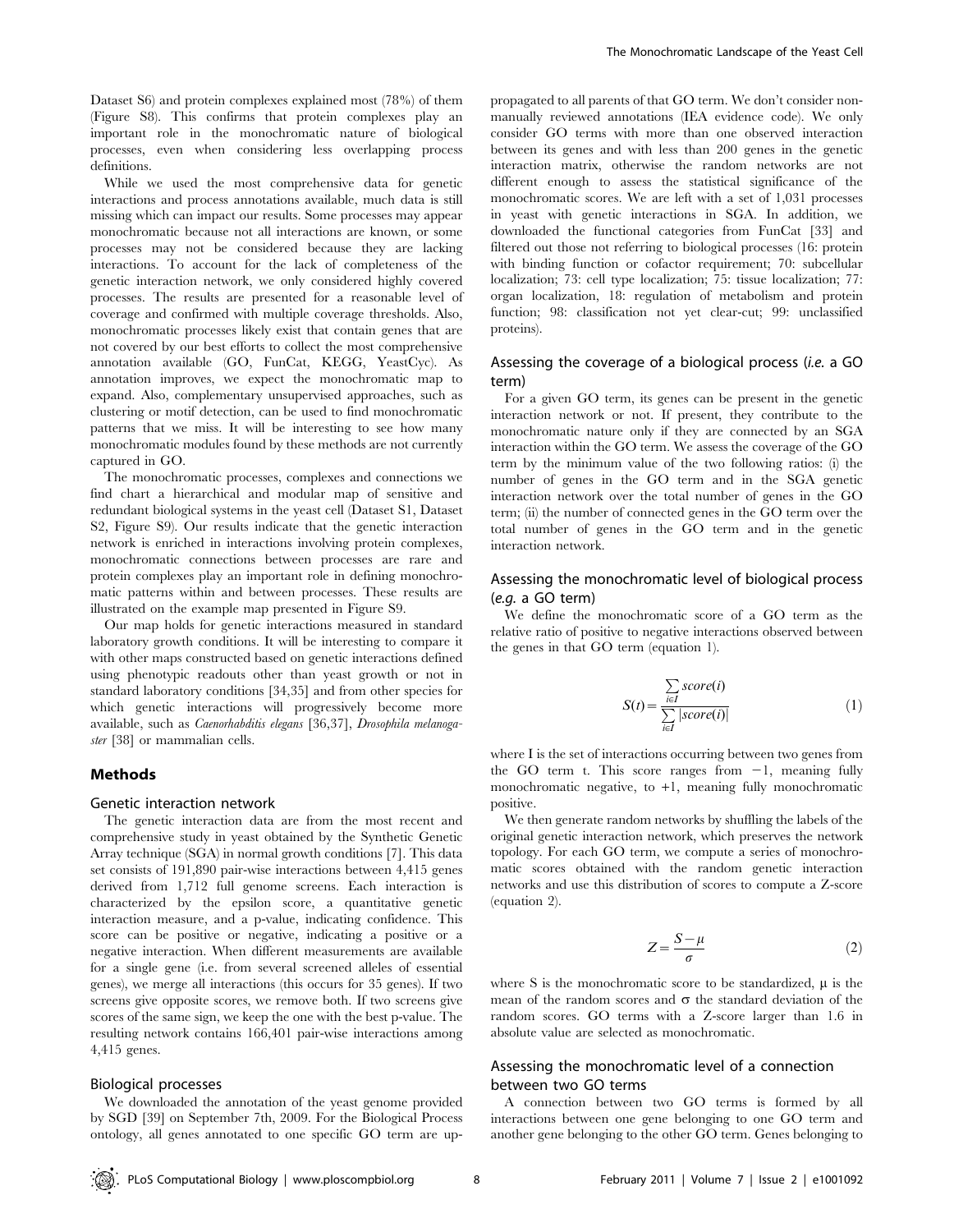both GO terms were not considered. The coverage is computed as the ratio of the number of tested pairs over the number of possible pairs. For a given number of tested interactions, we computed the expected number of positive and negative interactions, following the global ratio of observed interactions in the full network. We considered the number of observed positive and negative interactions and tested if these numbers significantly differed from those expected using Fisher's Exact Test. We then selected the most monochromatic connections with  $p<0.01$ .

#### High-level functional categories

To group processes into high-level functional categories depicted in Figure 3, we used the yeast gene annotations provided in [7] where 4,414 genes are associated to 18 functional categories. Each biological process is then associated to the functional category that most of its genes are annotated to. To analyze the set of monochromatic processes, we counted the number of processes annotated in each of the high-level functional categories. We then computed the enrichment compared to the background distribution of all processes. The multi-functionality of a gene used in Figure S7 was assessed by the number of processes this gene is involved in, which was computed as the number of GO biological process annotations for each gene restricted to the functionally distinct set of GO terms described in [40].

#### Protein complexes

We used the cellular component part of the Gene Ontology to define protein complexes in yeast. We considered all the children of the GO term macromolecular complex (GO:0032991). Each term defined a protein complex formed by the genes directly annotated to that term (not considering IEA annotations). This way, we defined 347 complexes encoded by 1,795 genes (Dataset S7). We used this data set in the analysis, unless otherwise stated. We also considered a recent curated consensus of protein complexes in yeast [29]. This Consensus set is a combination of predictions from high-throughput data and curated literature data and consists of 409 complexes.

#### Feature selection

We used two ways to remove the effect of complexes: i) remove all genes that encode proteins that are part of at least one complex; ii) remove the interactions that occur between two genes encoding proteins from the same complex, but leaving the genes in place (in the former case all interactions involving these genes were removed whereas in the latter case only interactions between two genes encoding proteins of the same complex were removed). Thus when attempting to explain monochromatic patterns, we considered the following five features, removing either genes or interactions:

- N Essential genes: genes described as essential for normal yeast growth by the Saccharomyces Genome Deletion Project [41] (http://www-sequence.stanford.edu/group/yeast\_deletion\_project/ downloads.html)
- $\bullet$  Low SMF genes: genes with low single mutant fitness [7] (10%) lowest)
- Complex genes: genes part of at least one complex (see the definition of the complexes above)
- N Complex interactions: interactions occurring between two genes part of at least one complex (see the definition of the complexes above)
- N Intra-duplicate gene interactions: interactions occurring between two duplicate genes. The set of duplicate pairs is a

combination whole genome duplication (WGD) [42] and smaller-scale duplicates (SSD) [32]. SSD are defined based on sequence similarity with an alignment that covers more than 50% of the length of the longer protein and a BLAST evalue $<$  $10^{-10}$ 

The overlap between the above features was computed using the Jaccard coefficient.

#### Interaction bias

To examine the role of protein complexes at the interaction level, we studied all possible gene pairs. A given pair was considered as involved in a complex if at least one of the genes encodes a protein that is part of a complex. In other words, we partitioned the genes into two classes: 1) complex genes (CG): genes that encode a protein that is part of at least one complex and 2) non-complex genes (NCG): genes that encode a protein that is not part of any complex. We partitioned the interactions into two classes: 1) complex interactions (CI): interactions involving at least one gene of the class CG and 2) non-complex interactions (NCI): interactions occurring between two genes of the class NCG. Assuming that the complexes do not significantly affect the structure of the genetic interaction network, we expect the distribution of interaction number among the classes to be the same as the background distribution of all tested pairs. For each interaction class (CI/NCI) we computed the ratio of number of observed/expected interactions.

#### Network visualization

The networks were produced using Cytoscape [43]. The position of the monochromatic processes in the GO tree is available as a Cytoscape file in Dataset S8.

#### Supporting Information

Dataset S1 The file contains the list of the monochromatic processes (described by GO identifier and name), number of genes associated with each process, number of genes in the SGA data, number of genes connected by SGA interactions, number of observed/positive/negative interactions, monochromatic score/Zscore and coverage ratios.

Found at: doi:10.1371/journal.pcbi.1001092.s001 (0.03 MB XLS)

Dataset S2 The file contains the list of monochromatic connections described by GO identifiers and names of both processes, number of genes associated to both processes, number of genes in common between the two processes, numbers of tested/positive/negative interactions, coverage of the possible interactions, numbers of expected positive/negative interactions and monochromatic score.

Found at: doi:10.1371/journal.pcbi.1001092.s002 (0.30 MB XLS)

Dataset S3 The file contains the list of the monochromatic processes restricted to GO slim processes (described by GO identifier and name), number of genes associated to this process, number of genes in the SGA data, number of genes connected by SGA interactions, number of observed/positive/negative interactions, monochromatic score/Z-score and coverage ratios.

Found at: doi:10.1371/journal.pcbi.1001092.s003 (0.02 MB XLS)

Dataset S4 The file contains the list of monochromatic connections restricted to GO slim processes (described by GO identifiers and names) of both processes, number of genes associated to both processes, number of genes in common between the two processes, numbers of tested/positive/negative interac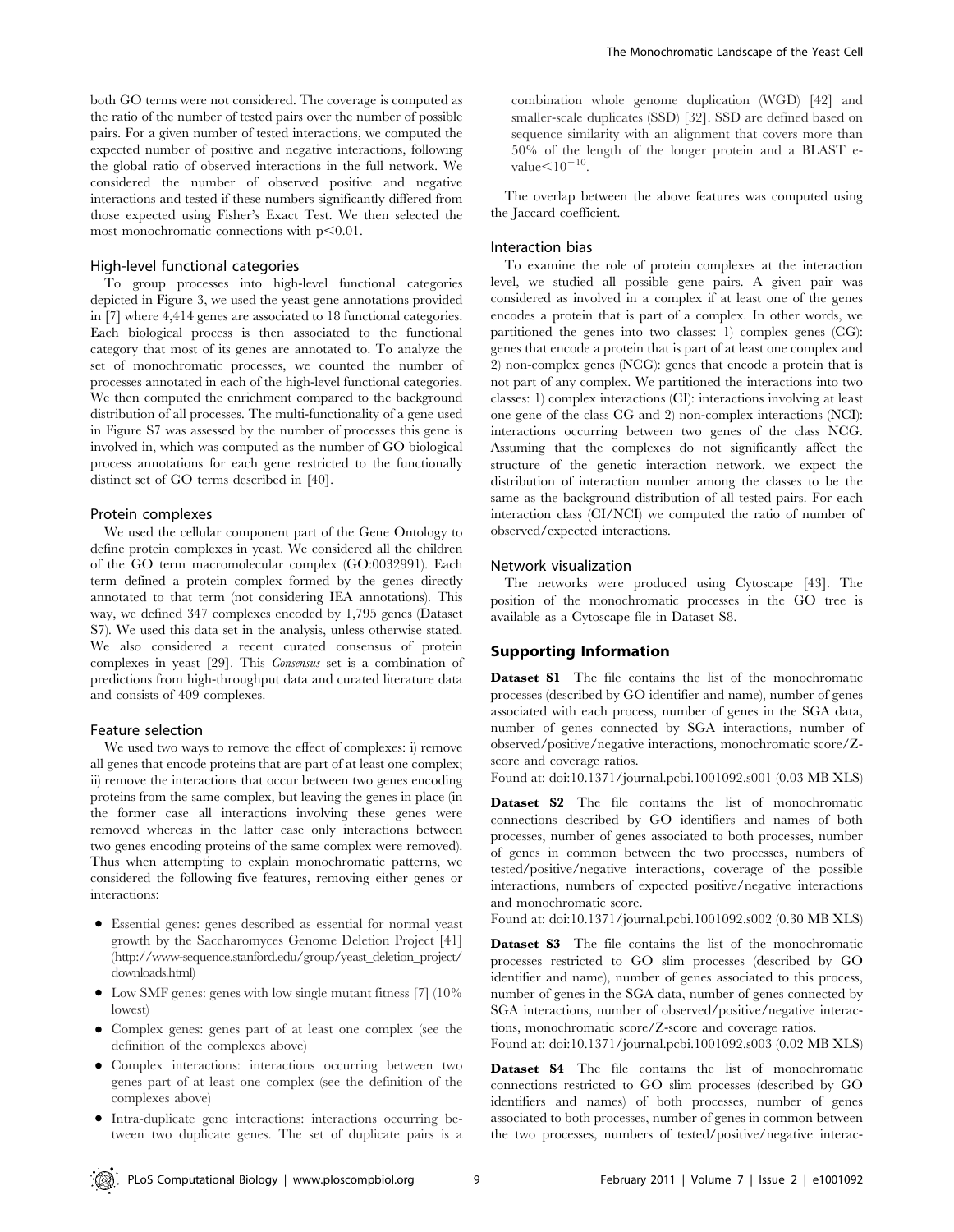tions, coverage of the possible interactions, numbers of expected positive/negative interactions and monochromatic score.

Found at: doi:10.1371/journal.pcbi.1001092.s004 (0.03 MB XLS)

Dataset S5 The file contains the list of the monochromatic processes defined by FunCat (described by identifier and name), number of genes associated to this process, number of genes in the SGA data, number of genes connected by SGA interactions, number of observed/positive/negative interactions, monochromatic score/Z-score and coverage ratios.

Found at: doi:10.1371/journal.pcbi.1001092.s005 (0.02 MB XLS)

Dataset S6 The file contains the list of monochromatic connections between processes defined by FunCat, number of genes associated to them, number of genes in common between them, numbers of tested/positive/negative interactions, coverage of the possible interactions, numbers of expected positive/negative interactions and monochromatic score.

Found at: doi:10.1371/journal.pcbi.1001092.s006 (0.09 MB XLS)

Dataset S7 The file describes the complexes used in the study (extracted from Component Cellular of Gene Ontology) and the number of essential genes they contain.

Found at: doi:10.1371/journal.pcbi.1001092.s007 (0.06 MB XLS)

**Dataset S8** The file enables to visualize the map of monochromatic processes using the Cytoscape software.

Found at: doi:10.1371/journal.pcbi.1001092.s008 (0.03 MB ZIP)

Figure S1 A) This network represents the monochromatic processes and their parents in the GO hierarchy. Nodes are processes (GO terms) and edges are parent/child relationships oriented from child to parent. The size of the nodes represents the size of the processes (number of genes associated with the process and present in the genetic interaction network). The color of the node represents the status of the process: monochromatic positive (green), monochromatic negative (red), not monochromatic (grey). The network is provided in Cytoscape format as a supplementary file. The next two plots show the distributions of the process sizes for all/monochromatic positive/ monochromatic negative processes for B) the normal situation and C) when we remove genes encoding proteins in complex.

Found at: doi:10.1371/journal.pcbi.1001092.s009 (1.72 MB EPS)

Figure S2 Remove random genes and assess monochromatic nature of A) processes or B) connections. The effect is due to complexes and not to the fact that we remove a large set of genes. Found at: doi:10.1371/journal.pcbi.1001092.s010 (2.26 MB EPS)

**Figure S3** The barplots show how many A) monochromatic processes or B) monochromatic connections are explained by various features (explained means they are no longer monochromatic when removing the given feature).

Found at: doi:10.1371/journal.pcbi.1001092.s011 (0.99 MB EPS)

Figure S4 Overlap between the monochromatic related features in terms of genes, computed using the Jaccard coefficient. Found at: doi:10.1371/journal.pcbi.1001092.s012 (0.86 MB EPS)

**Figure S5** A node represents a gene (and the protein it encodes) and green (or red) edges represent positive (or negative) genetic interactions (the thicker the edge, the higher the interaction score). Proteins in the same complex are grouped together in a purple

#### References

- 1. Giaever G, Chu AM, Ni L, Connelly C, Riles L, et al. (2002) Functional profiling of the Saccharomyces cerevisiae genome. Nature 418: 387–391.
- 2. Hillenmeyer ME, Fung E, Wildenhain J, Pierce SE, Hoon S, et al. (2008) The chemical genomic portrait of yeast: uncovering a phenotype for all genes. Science 320: 362–365.

oval labeled by the name of the complex. At a higher level, proteins which are in the same process are grouped together in a grey rectangle labeled by the name of the process in bold. Found at: doi:10.1371/journal.pcbi.1001092.s013 (2.21 MB EPS)

Figure S6 The number of genes compared to the number of essential genes in each protein complex and the distribution of the % of essential genes in complexes for A) all genes and B) genes present in the genetic interaction network.

Found at: doi:10.1371/journal.pcbi.1001092.s014 (1.25 MB EPS)

Figure S7 The multifunctionality of a gene is assessed by the number of processes this gene is involved in. The distributions of these multifunctionality indexes show that genes encoding proteins in complex are more likely to be multifunctional than genes encoding proteins not in any complex.

Found at: doi:10.1371/journal.pcbi.1001092.s015 (0.93 MB EPS)

Figure S8 Application of our method to less overlapping biological processes from GO Slim and FunCat. We removed random genes and assessed the monochromatic nature of A) processes and B) connections. The barplots show how many A) monochromatic processes or B) monochromatic connections are explained by various features (explained means they are no longer monochromatic when removing the given feature).

Found at: doi:10.1371/journal.pcbi.1001092.s016 (0.45 MB EPS)

Figure S9 This schema illustrates the monochromatic map for genetic interactions in yeast emphasizing the importance of complexes and the distribution of monochromatic patterns within and between processes. Blue circles represent genes and the proteins they encode, purple ovals represent protein complexes and grey boxes represent biological processes constituted by proteins and complexes. Lines represent SGA genetic interactions between genes (green is positive, red is negative). When the gene encodes a protein in a complex, the line end is a square connected to the complex. The schema indicates that many genetic interactions occur within protein complexes (e.g. 1), but also between genes encoding proteins in complexes and other genes (e.g. 2). Genetic interactions between two genes encoding proteins not in any complex are much less common (e.g. 3). Complexes play an important role in defining monochromatic patterns within and between processes. Monochromatic connections between processes are rare (e.g. 4).

Found at: doi:10.1371/journal.pcbi.1001092.s017 (2.88 MB EPS)

Text S1 This supplementary information file contains various tables for additional analyzes.

Found at: doi:10.1371/journal.pcbi.1001092.s018 (0.12 MB PDF)

#### Acknowledgments

The authors thank Benjamin Elliot for useful preliminary analysis on the project, Gabriel Musso for his help collecting the paralog data set and the anonymous reviewers for insightful comments.

#### Author Contributions

Conceived and designed the experiments: MM GDB. Performed the experiments: MM. Analyzed the data: MM. Contributed reagents/ materials/analysis tools: AB MC CLM BJA CB. Wrote the paper: MM GDB.

- 3. Tong AH, Evangelista M, Parsons AB, Xu H, Bader GD, et al. (2001) Systematic genetic analysis with ordered arrays of yeast deletion mutants. Science 294: 2364–2368.
- 4. Schuldiner M, Collins SR, Thompson NJ, Denic V, Bhamidipati A, et al. (2005) Exploration of the function and organization of the yeast early secretory pathway through an epistatic miniarray profile. Cell 123: 507–519.